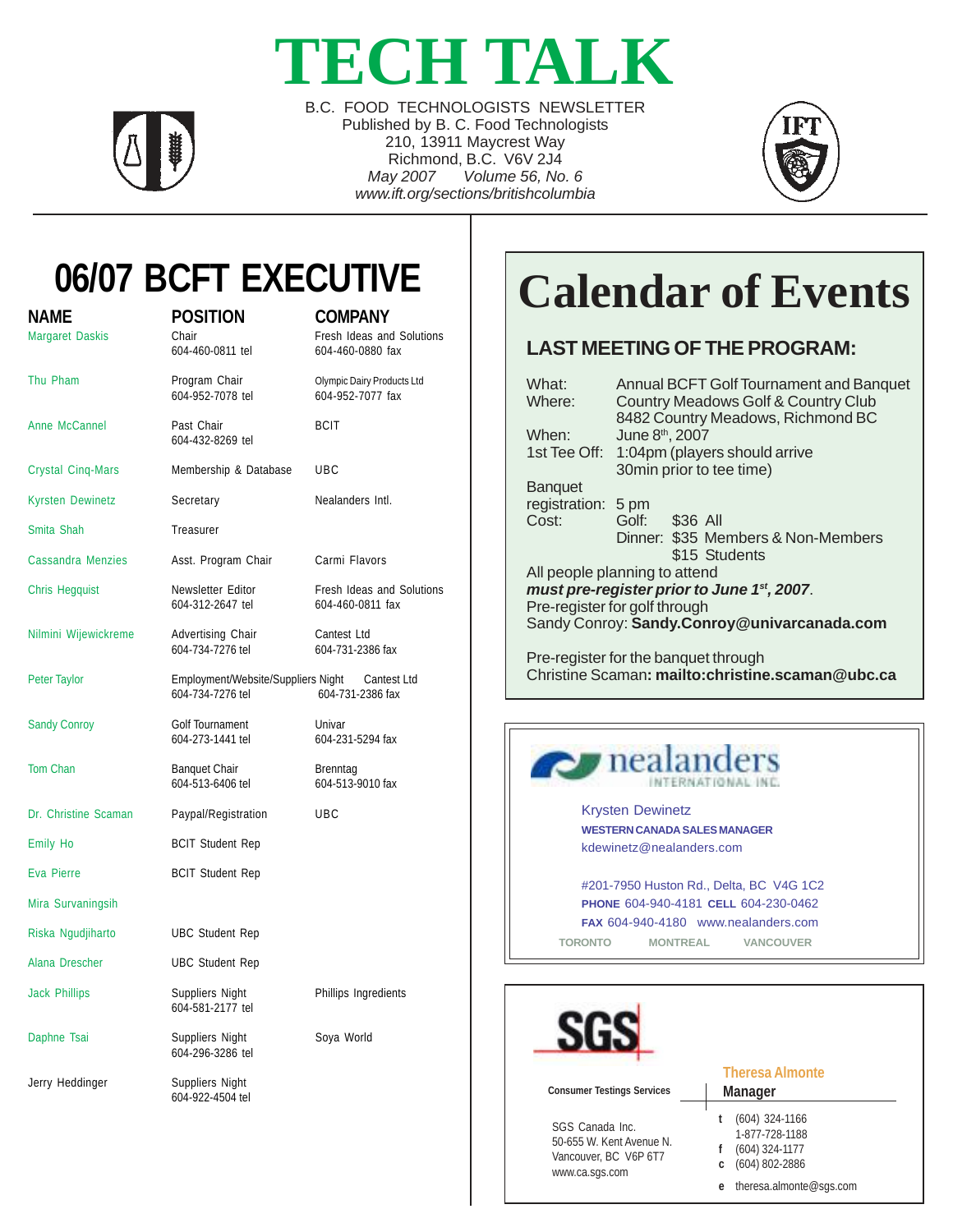



#### **CASSANDRA MENZIES**

Sales Representative

#212-1515 Broadway Street Port Coquitlam, BC V3C 6M2 Canada

Tel: 604-468-9800 Toll Free: 1-866-468-9800 Fax: 604-468-9801 Cell: 604-866-9582



Ida Ho Account Manager

Brenntag Canada Inc.<br>20333-1028 Avenue Langley, British Columbia VIM 3H1<br>Telephone: (604) 513-9009<br>Fax: (604) 513-9010 Cellular: (604) 802-2598<br>Toll Free: (800) 661-1830 E-mail: iho@brenntag.ca

www.brenntag.ca

3M

**Nancy Bender** Sales Representative Microbiology Products

**3M Canada Company** 804 Carleton Court, Annacis Island New Westminster, BC V3M 3M1 800 661 8126 Voicemail 423 800 665 4759 Fax nabender@mmm.com

www.3M.com/microbiology

**CANTE** A LIFE SCIENCE COMPANY

#### **8** FOOD SAFETY

WINNIPEG



### **Expertise in Food Analysis**

- · Pesticide Residues & Hormones
- . Nutrition Labelling
- · Microbiology
- · Food Chemistry

VANCOUVER

- . Natural Health Products
- · Gas Testing for Package Evaluation
- Effluent Water Testing

**KELOWNA** 

Call 1 800 665 8566, visit www.cantest.com or email foodsafety@cantest.com for further information

VICTORIA